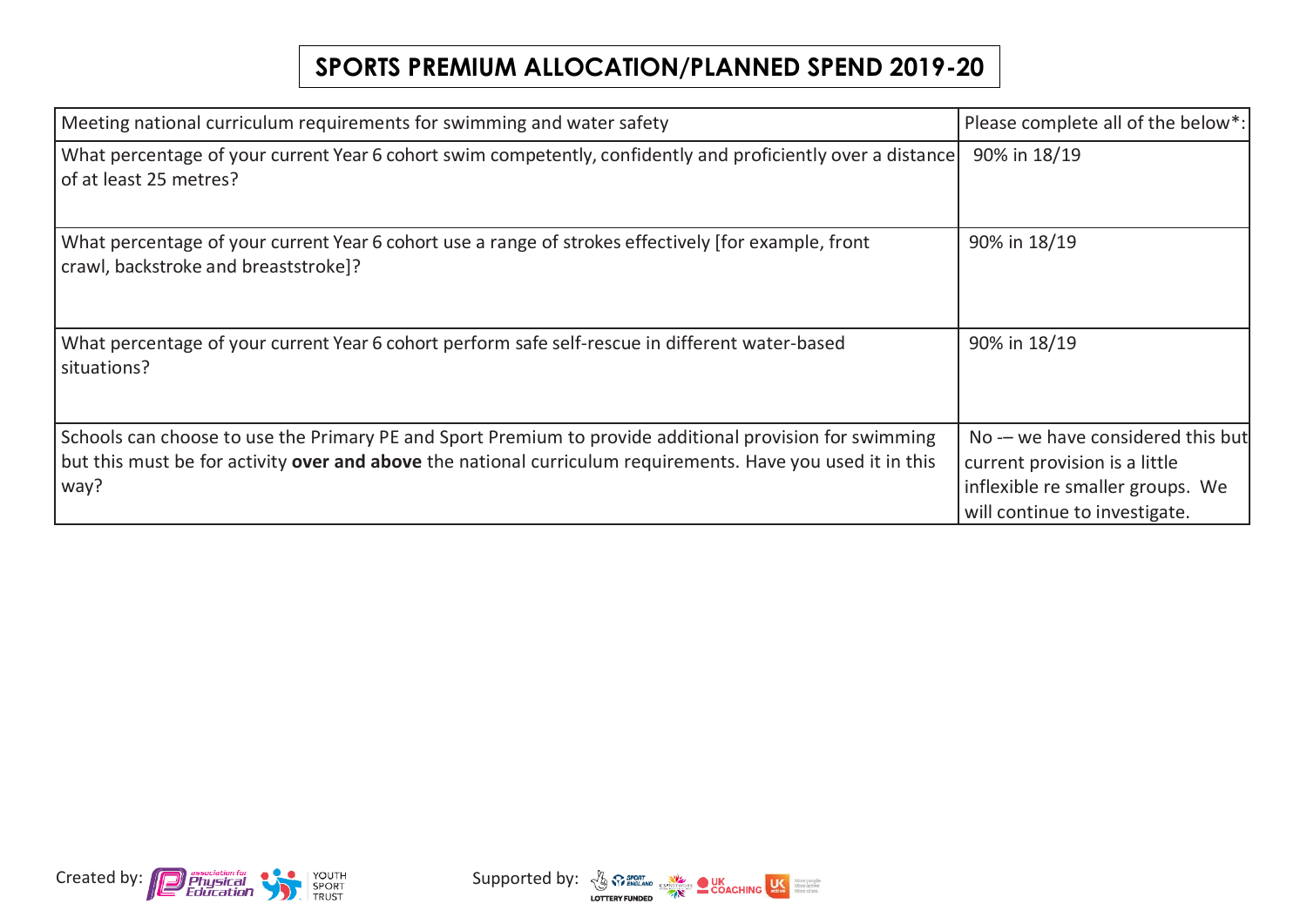## **Action Plan and Budget Tracking**

Capture your intended annual spend against the 5 key indicators. Clarify the success criteria and evidence of impact that you intend to measure to evaluate for students today and for the future.

| Academic Year: 2019/20                                                                                                                                                                                                                                                                                                         | Total fund allocated: £17,790                                                                                                                                                                                                                                                                                                                                                                                     | Date Updated: September 2019 |                                                                                                                                                                                                                                                                                                         |                                                                                                                                                                                                                               |
|--------------------------------------------------------------------------------------------------------------------------------------------------------------------------------------------------------------------------------------------------------------------------------------------------------------------------------|-------------------------------------------------------------------------------------------------------------------------------------------------------------------------------------------------------------------------------------------------------------------------------------------------------------------------------------------------------------------------------------------------------------------|------------------------------|---------------------------------------------------------------------------------------------------------------------------------------------------------------------------------------------------------------------------------------------------------------------------------------------------------|-------------------------------------------------------------------------------------------------------------------------------------------------------------------------------------------------------------------------------|
| Key indicator 1: The engagement of all pupils in regular physical activity - Chief Medical Officer guidelines recommend that<br>primary school children undertake at least 30 minutes of physical activity a day in school                                                                                                     |                                                                                                                                                                                                                                                                                                                                                                                                                   |                              |                                                                                                                                                                                                                                                                                                         |                                                                                                                                                                                                                               |
| School focus with clarity on<br>intended impact on pupils:                                                                                                                                                                                                                                                                     | Actions to achieve:                                                                                                                                                                                                                                                                                                                                                                                               | Funding<br>allocated:        | Evidence and impact:                                                                                                                                                                                                                                                                                    | Sustainability and suggested<br>next steps:                                                                                                                                                                                   |
| 150 Y2-Y6 children active at<br>playtime. New activities/games<br>organized and supported by TA over<br>split playtimes. TA encouraging all to are offered throughout the day for<br>be active and having fun! Impact<br>(number of children and reasons) to<br>be shared at TAs Performance<br>Management review (July 2020). | The two 0.5 TAs are employed (for<br>the academic year $2019-20$ to<br>ensure that more physical activities<br>many of our pupils.<br>This is additional to the statutory PE<br>llessons – the two TAs offer further<br>engagement in regular physical<br>activity for smaller group work<br>throughout the morning and<br>afternoon sessions as well as during<br>break and lunchtime (timetables<br>available). | £17,996                      | 150 Y2-Y6 children engaging in<br>regular Commando Joe missions<br>active & fun! Positive impacts<br>to be measured via an online<br>assessment system – baseline to<br>end of programme. See data July deliver and assess the<br>2020 – building on charater traits<br>from previous year assessments. | <b>Resources for Commando Joe</b><br>missions purchased from the<br>ELS grant. Sustainability is<br>high if we can manage to keep<br>the HR resource ie TAs to plan,<br>programme and its positive<br>impact on our children. |
| Key indicator 2: The profile of PE and sport being raised across the school as a tool for whole school improvement                                                                                                                                                                                                             |                                                                                                                                                                                                                                                                                                                                                                                                                   |                              |                                                                                                                                                                                                                                                                                                         |                                                                                                                                                                                                                               |





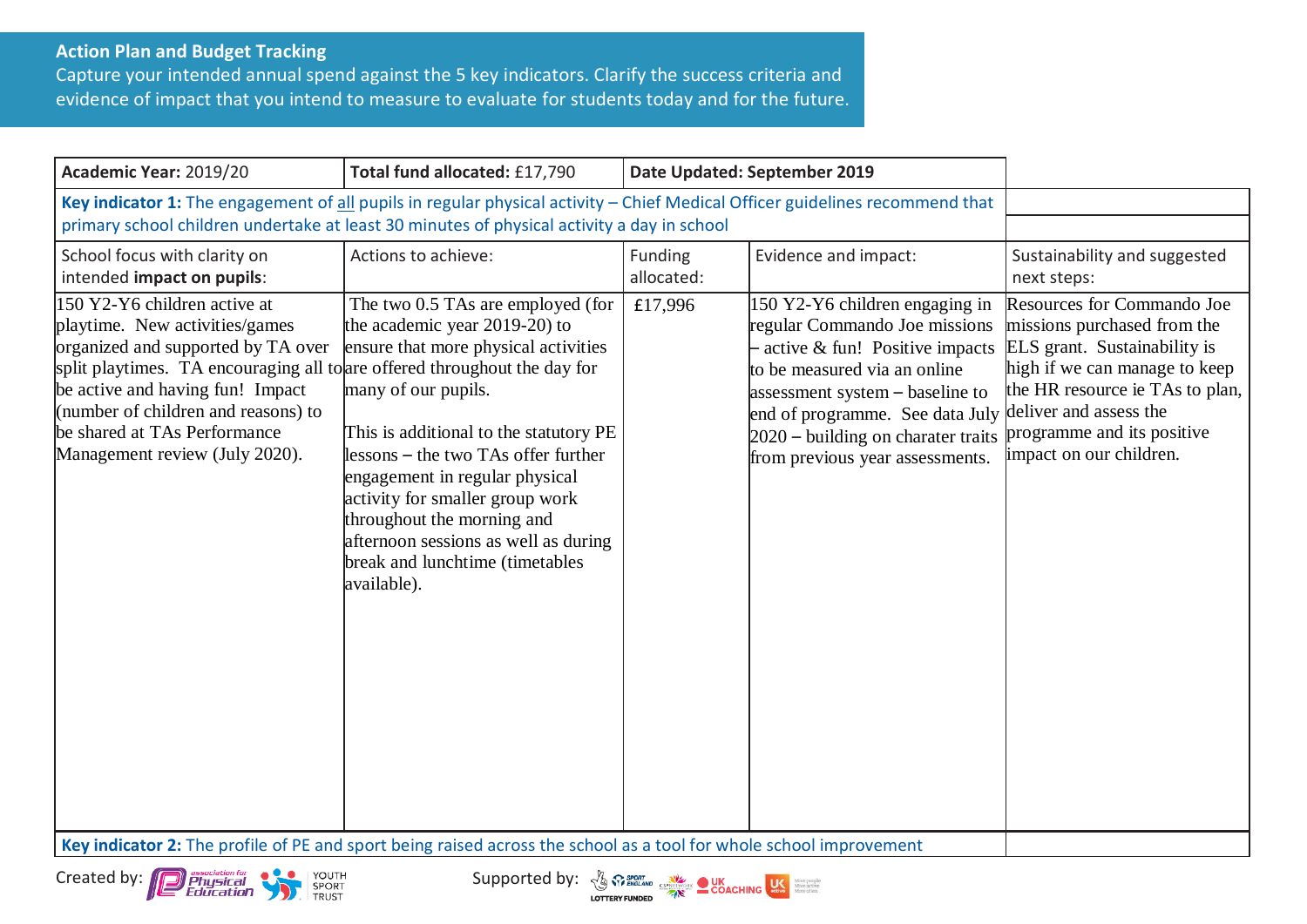| School focus with clarity on<br>intended impact on pupils:                                                                                                                                    | Actions to achieve:                                                                                                                                                       | Funding<br>allocated: | Evidence and impact:                                                                                                                                            | Sustainability and suggested<br>next steps:                                                                                                                  |
|-----------------------------------------------------------------------------------------------------------------------------------------------------------------------------------------------|---------------------------------------------------------------------------------------------------------------------------------------------------------------------------|-----------------------|-----------------------------------------------------------------------------------------------------------------------------------------------------------------|--------------------------------------------------------------------------------------------------------------------------------------------------------------|
| Celebration assembly every week<br>(Wednesdays) to ensure that the<br>whole school is aware of the<br>importance of PE and sport and to<br>encourage all pupils to aspire and be<br>involved. | Achievements celebrated in<br>assembly, match results etc. Out of<br>school and After school sport<br>celebrated eg gymanastics, karate,<br>rugby, football, dancing etc. | Nil                   | All pupils at some point in the<br>school year to take part in<br>assemblies.<br>Parents attend assemblies and<br>welcomed to feel part of the<br>celebrations. | No cost to school $-$ general<br>timetabled assembly.                                                                                                        |
| Notice Board in main entrance<br>hallway updated regularly for all<br>visitors and children to increase the<br>profile and celebrate our involvement<br>in sporting activities.               | TA (MH) keeping the notice board<br>current and updated.                                                                                                                  | Nil                   | The notice boards are full of<br>information about<br>matches/clubs/results and pupils<br>are keen to get involved.                                             | No cost to school as the notice<br>board has already been<br>purchased. Time needed by TA<br>to update but this in in his<br>personal timetable to complete. |



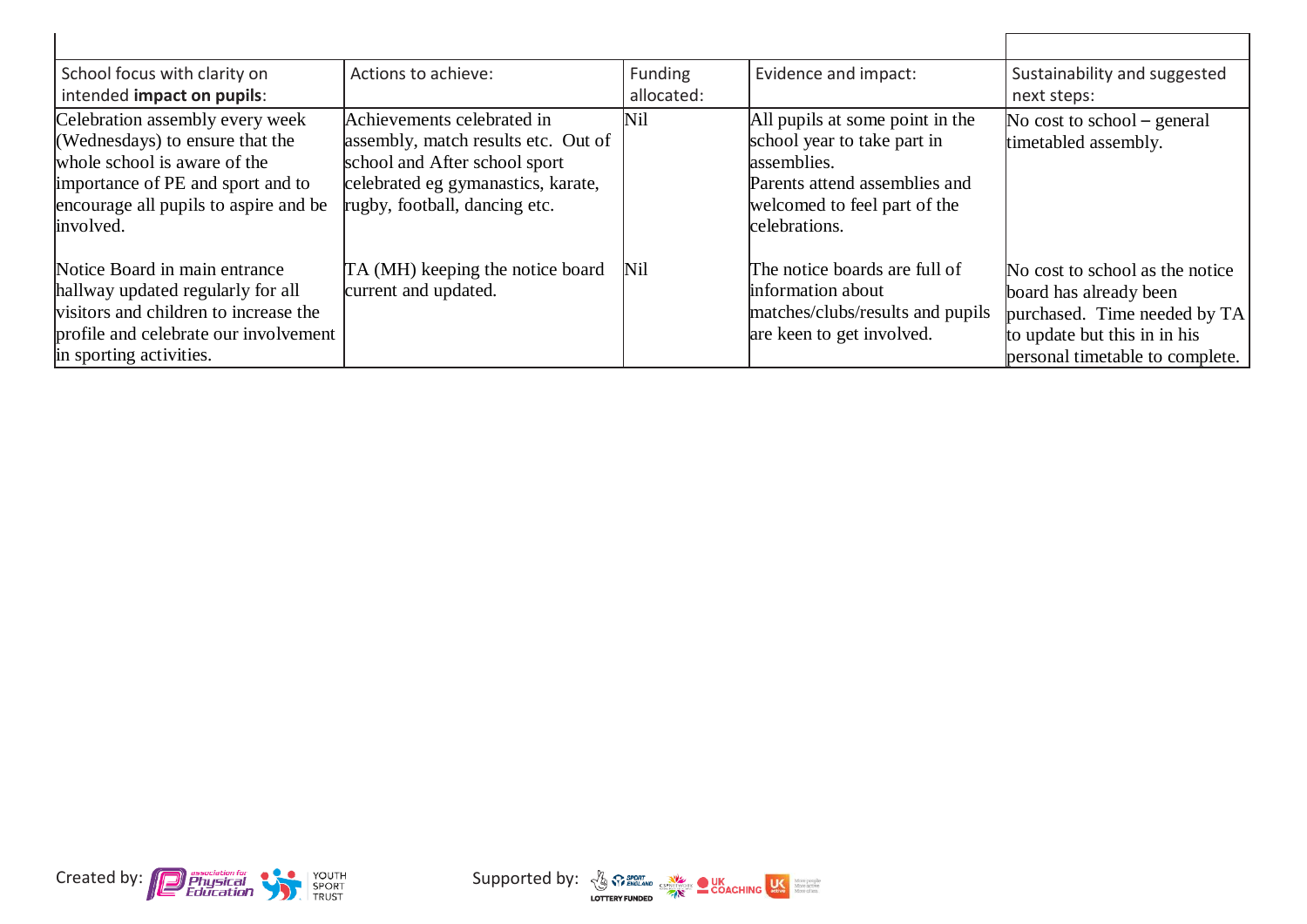| Key indicator 3: Increased confidence, knowledge and skills of all staff in teaching PE and sport                                                                                                                                                                                                                                                                                                             |                                                                                                                                                                                                                 |                                                                                                         |                                                                                                                                                                                                                                                                                                               |                                                                                                                                                                                       |
|---------------------------------------------------------------------------------------------------------------------------------------------------------------------------------------------------------------------------------------------------------------------------------------------------------------------------------------------------------------------------------------------------------------|-----------------------------------------------------------------------------------------------------------------------------------------------------------------------------------------------------------------|---------------------------------------------------------------------------------------------------------|---------------------------------------------------------------------------------------------------------------------------------------------------------------------------------------------------------------------------------------------------------------------------------------------------------------|---------------------------------------------------------------------------------------------------------------------------------------------------------------------------------------|
|                                                                                                                                                                                                                                                                                                                                                                                                               |                                                                                                                                                                                                                 |                                                                                                         |                                                                                                                                                                                                                                                                                                               |                                                                                                                                                                                       |
| School focus with clarity on intended Actions to achieve:<br>impact on pupils:                                                                                                                                                                                                                                                                                                                                |                                                                                                                                                                                                                 | Funding<br>allocated:                                                                                   | Evidence and impact:                                                                                                                                                                                                                                                                                          | Sustainability and suggested<br>next steps:                                                                                                                                           |
| In order to improve progress and<br>achievement of all pupils, the focus is<br>on upskilling the two TA staff to plan, at the end of the school year (July<br>deliver and assess/evaluate the<br>Commando Joe missions/programmes time.<br>of study (POS).                                                                                                                                                    | Baseline measures have been taken Nil – cost<br>and these will then be re-assessed<br>$2020$ ) to demonstrate progress over $Key$ Indicator 1                                                                   | already<br>considered in                                                                                | Improved subject knowledge for<br>TAs. Increased confidence to take missions purchased from the<br>on a more active role in planning,<br>delivering and assessing the<br>Commando Joe missions. Focused the HR resource ie TAs to plan,<br>assessment strategies to really pin-<br>point individual progress. | <b>Resources for Commando Joe</b><br>ELS grant. Sustainability is<br>high if we can manage to keep<br>deliver and assess the<br>programme and its positive<br>impact on our children. |
| Additional to the above, one of the<br>TAs is also ensuring that other staff at<br>school take on additional, extra-<br>curricular sport activities to improve<br>their own confidence, knowledge and<br>skills.                                                                                                                                                                                              | To identify key staff members that<br>need to upskill themselves and<br>improve their confidence to<br>organize extra-curricular activities<br>eg running club, rounders, netball,<br>football, dance club etc. | $Nil$ - voluntary<br>contributions<br>(hours) from<br>$statf - school$<br>expectations on<br>employment | More extra-curricular clubs on<br>offer for our children. More<br>variety and different staff<br>leading/organising and<br>participating.                                                                                                                                                                     | Sustainable as there is an<br>expectation within our school.                                                                                                                          |
| Key indicator 4: Broader experience of a range of sports and activities offered to all pupils                                                                                                                                                                                                                                                                                                                 |                                                                                                                                                                                                                 |                                                                                                         | Percentage of total allocation:                                                                                                                                                                                                                                                                               |                                                                                                                                                                                       |
|                                                                                                                                                                                                                                                                                                                                                                                                               |                                                                                                                                                                                                                 |                                                                                                         |                                                                                                                                                                                                                                                                                                               | ℅                                                                                                                                                                                     |
| School focus with clarity on intended<br>impact on pupils:                                                                                                                                                                                                                                                                                                                                                    | Actions to achieve:                                                                                                                                                                                             | Funding<br>allocated:                                                                                   | Evidence and impact:                                                                                                                                                                                                                                                                                          | Sustainability and suggested<br>next steps:                                                                                                                                           |
| To increase the profile of PE and<br>sport in school, there are three pre-<br>planned whole school taster days -<br>one per term. These are not<br>traditional activities - more awe and<br>wonder. The focus is to capture the<br>lenthusiasm and interest of children<br>who do not routinely enjoy or are<br>interested in PE or traditional sports<br>participation. Eg rugby day,<br>gymnastics; karate. | Lead TAs to plan, organise and<br>book in 3 'different' activities, one<br>per term. Timetabled to ensure<br>smooth-running so that all children<br>from Reception to Y6 are actively<br>engaged.               | £1,500<br>$£500$ per term                                                                               | All children active and having fun.<br>Questionnaire results and analysis<br>to ascertain what our children have funds out of our Leesfield<br>enjoyed, gained and learned from<br>these unique experiences.                                                                                                  | If SP continues, then this awe<br>and wonder initiativeTo use<br>FUNdraising Committee for<br>$19/20!$ (for sustainability)                                                           |
| YOUTH<br>Created by:<br><b>A Sy Sport Construction COACHING LAST DESCRIPTION OF A SHOP COACHING LAST DESCRIPTION OF A SHOP OF A SHOP OF A SHOP OF A SHOP OF A SHOP OF A SHOP OF A SHOP OF A SHOP OF A SHOP OF A SHOP OF A SHOP OF A SHOP OF A SHOP OF A </b><br>Supported by:<br>Physical<br>SPORT<br>Education<br><b>TRUST</b>                                                                               |                                                                                                                                                                                                                 |                                                                                                         |                                                                                                                                                                                                                                                                                                               |                                                                                                                                                                                       |